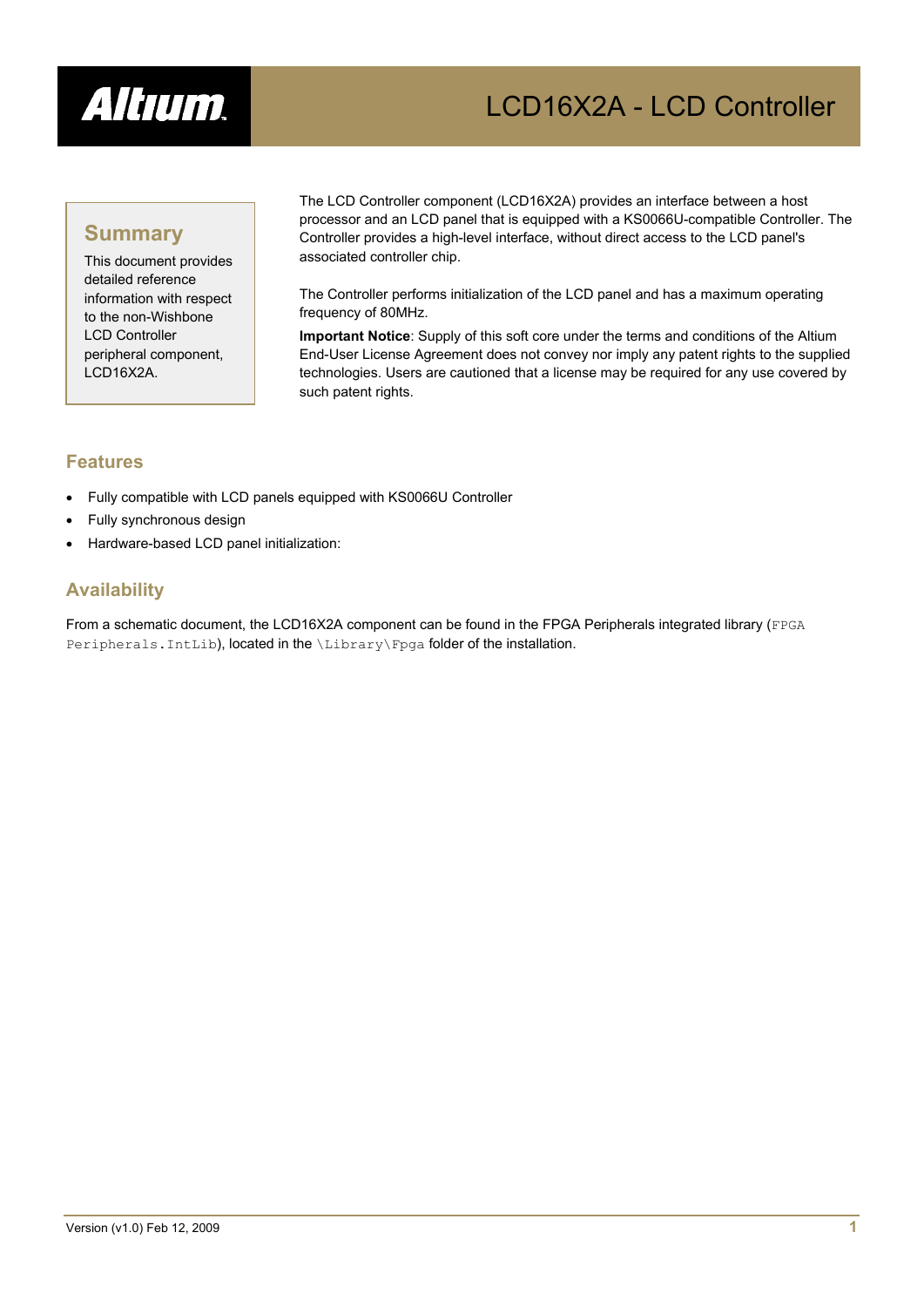# **Functional Description**

#### **Symbol**



*Figure 1. LCD16X2A symbol.* 

#### **Pin Description**

*Table 1. LCD16X2A Pin description* 

| <b>Name</b>                        | <b>Type</b>            | Polarity/<br><b>Bus size</b> | <b>Description</b>                                                                                                                                                                                                                                                                             |  |  |  |
|------------------------------------|------------------------|------------------------------|------------------------------------------------------------------------------------------------------------------------------------------------------------------------------------------------------------------------------------------------------------------------------------------------|--|--|--|
|                                    | <b>Control Signals</b> |                              |                                                                                                                                                                                                                                                                                                |  |  |  |
| <b>CLK</b>                         | ı                      | <b>Rise</b>                  | External system clock                                                                                                                                                                                                                                                                          |  |  |  |
| <b>RST</b>                         |                        | High                         | External system reset                                                                                                                                                                                                                                                                          |  |  |  |
| Microcontroller Interface Signals  |                        |                              |                                                                                                                                                                                                                                                                                                |  |  |  |
| <b>DATA</b>                        | I                      | 8                            | The 8-bit ASCII code for the character to be displayed on the LCD panel. <sup>1</sup>                                                                                                                                                                                                          |  |  |  |
| <b>ADDR</b>                        |                        | 4                            | Specifies the position on the LCD panel to be used to display a character. The<br>LCD panel has two lines, each capable of displaying 16 characters. The 4-bit<br>address specifies the character position along a line, where 0h represents the<br>left-most character and Fh the right-most. |  |  |  |
| <b>LINE</b>                        |                        | Level                        | Specifies which line on the LCD panel to be used for displaying a character,<br>as follows:<br>$0 -$ line 1<br>$1 - line 2$                                                                                                                                                                    |  |  |  |
| <b>BUSY</b>                        | $\Omega$               | High                         | Active when the LCD panel is busy performing the requested action. All<br>control inputs, with the exception of RST, are ignored when the LCD panel is<br>busy.                                                                                                                                |  |  |  |
| <b>STROBE</b>                      |                        | High                         | Triggers the display operation (transfer of data to the LCD panel). ADDR,<br>DATA and LINE must all be stable when STROBE goes active.                                                                                                                                                         |  |  |  |
| <b>LCD Panel Interface Signals</b> |                        |                              |                                                                                                                                                                                                                                                                                                |  |  |  |
| LCD_E                              | O                      | High                         | Enable signal to the LCD panel (corresponds to E pin on most LCD panels).                                                                                                                                                                                                                      |  |  |  |

l

<span id="page-1-0"></span><sup>&</sup>lt;sup>1</sup> You should consult the manufacturer's specification for the LCD panel you are using for information on the particular ASCII codes supported by the device.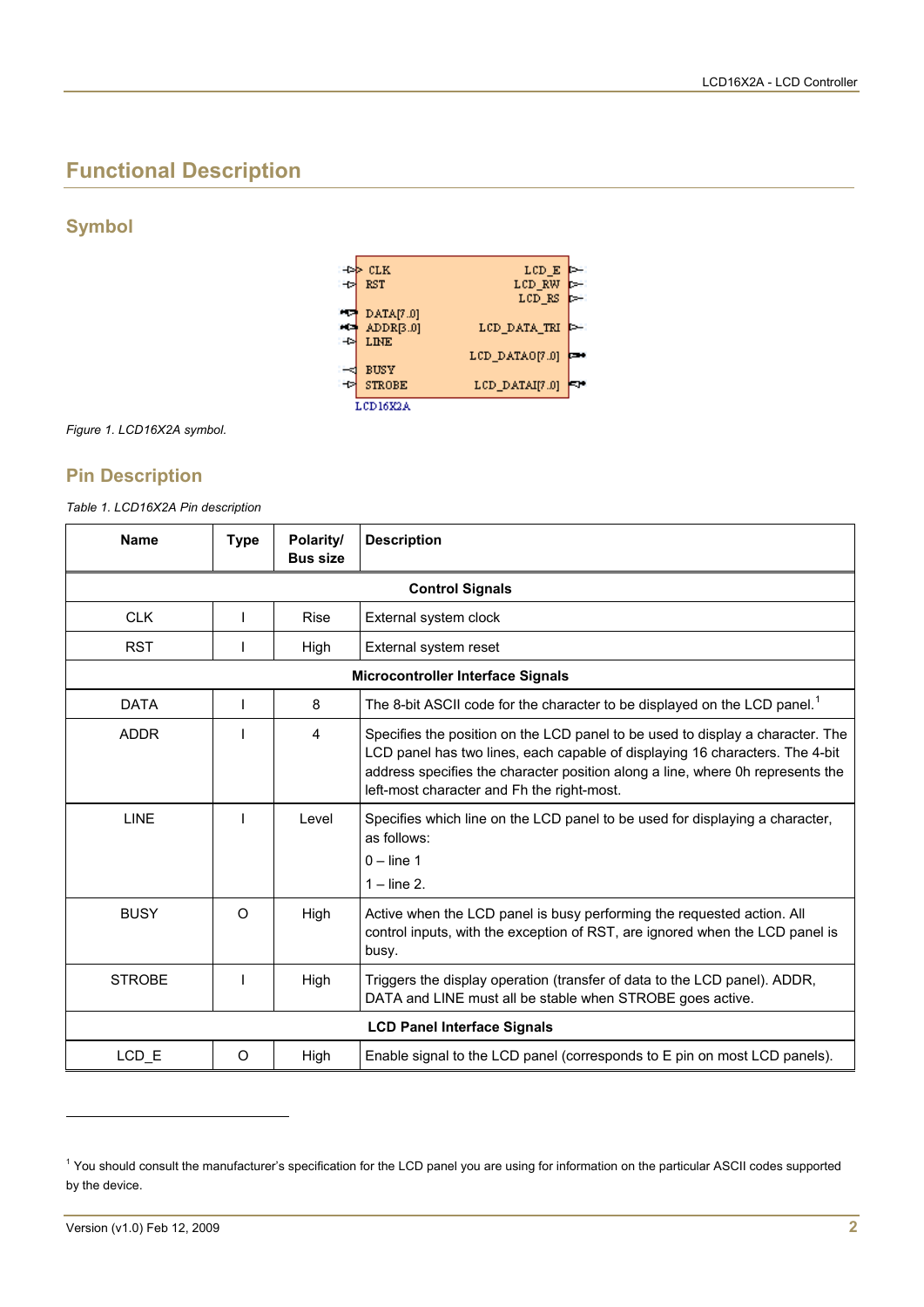| <b>Name</b>  | Type     | Polarity/<br><b>Bus size</b> | <b>Description</b>                                                                                                                                                |
|--------------|----------|------------------------------|-------------------------------------------------------------------------------------------------------------------------------------------------------------------|
| LCD RW       | $\Omega$ | Level                        | Read/Write select signal to the LCD panel (corresponds to the RW pin on<br>most LCD panels).<br>$0 - Write$<br>1 - Read                                           |
| LCD RS       | $\Omega$ | Level                        | Data/Instruction select signal to the LCD panel (corresponds to the RS pin on<br>most LCD panels).<br>$0$ – Instruction<br>1 - Data                               |
| LCD DATA TRI | $\Omega$ | Low                          | Tri-state enable signal for the <i>LCD DATA</i> bidirectional bus                                                                                                 |
| LCD DATAO    | $\Omega$ | 8                            | LCD data output (data from the LCD Controller to the LCD panel)                                                                                                   |
| LCD DATAI    |          | 8                            | LCD data input (data from the LCD panel to the LCD Controller) Bidirectional<br>data bus to/from the LCD panel (corresponds to the DB bus on most LCD<br>panels). |

**Note**: To simplify using the bidirectional LCD\_DATA bus (which corresponds to the DB bus on most LCD panels), the schematic symbol includes a bus pin for each direction, allowing them to be wired independently. Configuration of bus direction is performed under program control.

# **Hardware Description**

### **Block Diagram**



*Figure 2. LCD16X2A block diagram* 

In the diagram, the five timing-related signals used by the Counter block are actually constants, whose values are determined by the operational frequency, the maximum of which is 80 MHz.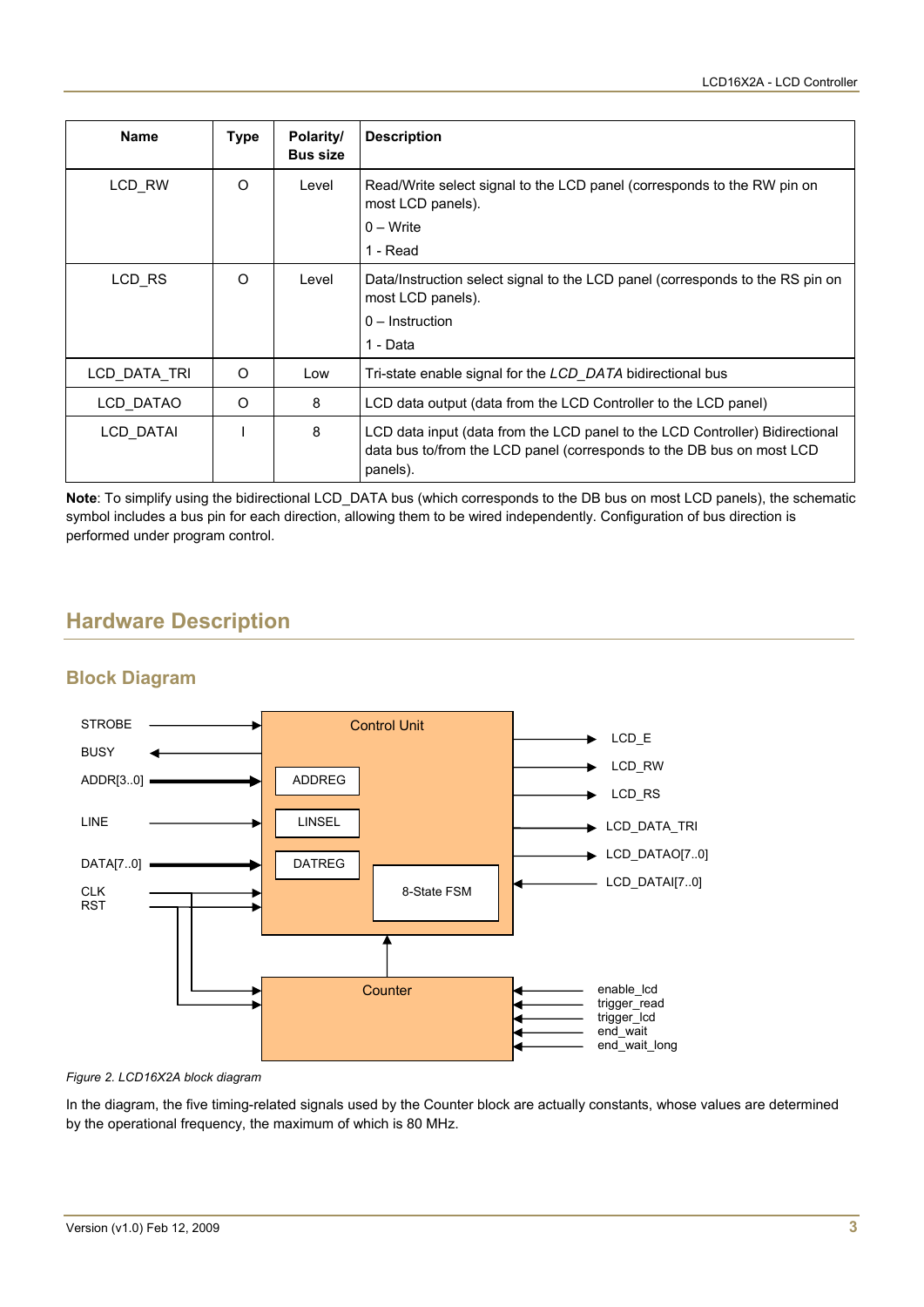### **Placing the LCD16X2A Controller in a Design**

The Controller provides a simple interface between a host microcontroller and an LCD panel. [Figure 3](#page-3-0) shows an example of how the Controller is wired into a design, in this case interfacing to the LCD panel located on the NanoBoard-NB1.



<span id="page-3-0"></span>*Figure 3. Providing the control interface between a microcontroller and the on-board LCD panel.* 

The LCD Controller is implemented as a Finite State Machine, with an LCD initialization sequence that is performed after a device reset.

The Controller's maximum operating frequency is 80 MHz.

### **Operation**

The following sections provide information with respect to the Controller's operation, including resetting the device, LCD panel initialization and how to display information on the LCD panel, via the Controller.

#### **Resetting the Controller**

When the RST signal goes active, the BUSY signal goes active as well, to indicate that the Controller is in the reset state and cannot be used at the current time.

When the RST signal goes inactive, the Controller will execute the standard initialization sequence for KS0066U-compatible LCD panels.

#### **LCD panel Initialization Sequence**

The typical initialization sequence is as follows<sup>[2](#page-3-1)</sup>. At all times during the initialization period, the BUSY signal will be active. Consequently, all data written to the Controller will be ignored.

- 1. **Define Function Set** in this state the LCD Controller is programmed to set the data length, the number of lines to be used and what type of fonts to be used. The Controller sets these values to 8-bit, 2 lines and 5x8 pixels respectively.
- 2. Wait for 39us.
- 3. **Display ON/OFF Control** in this state, the LCD Controller is programmed to set display, cursor and blink of cursor settings, as follows:

Display – ON Cursor – OFF Blink of cursor – OFF.

4. Wait for 39us.

 $\overline{a}$ 

<span id="page-3-1"></span> $^2$  Timing values are with respect to the 5.0V version of the LCD panel that comes with the NanoBoard.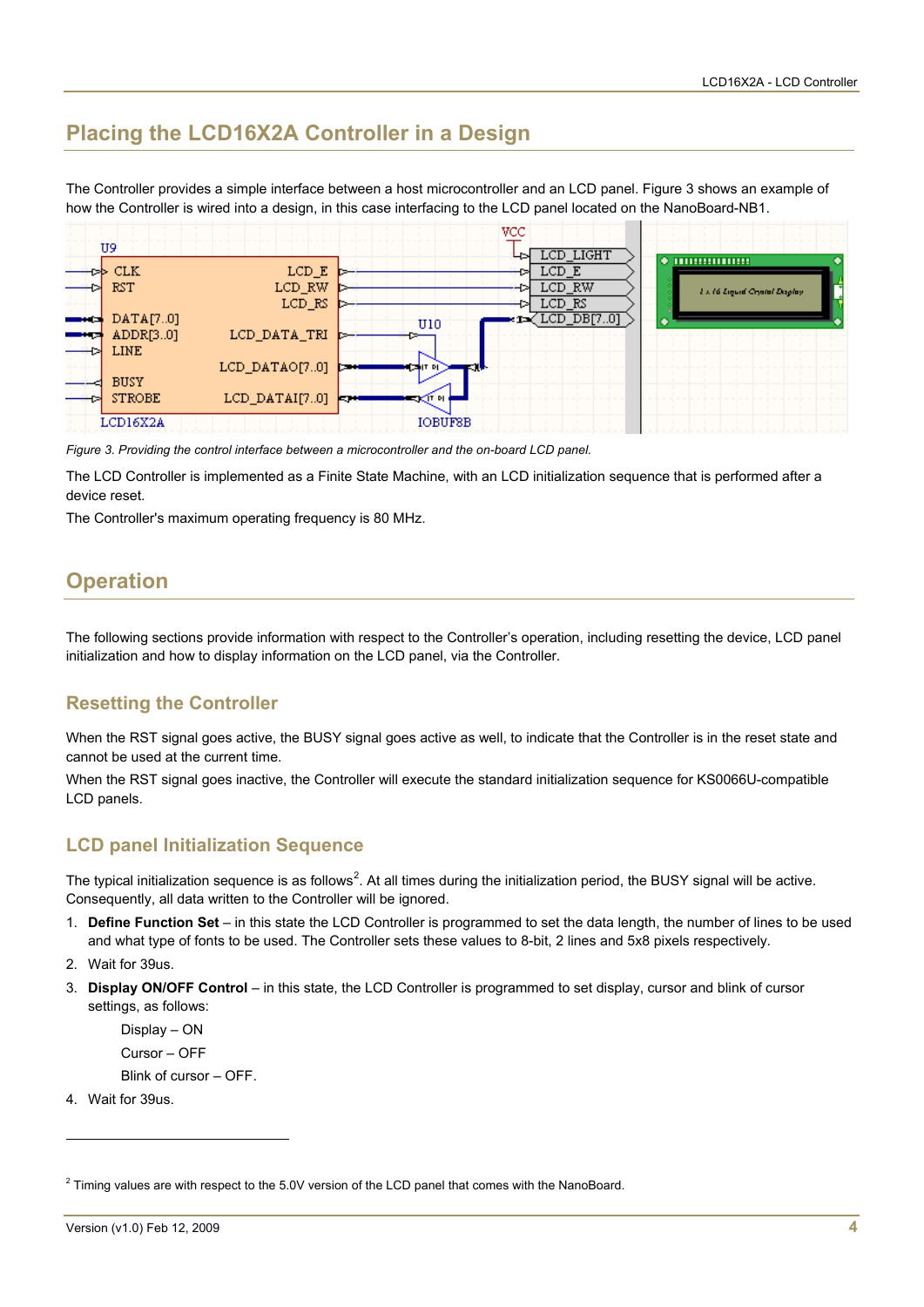- 5. **Display Clear** in this state, the ASCII code 20h (space character) is written to the LCD panels' DDRAM (data memory) and the character address is changed to 0h (top-left-most character on the panel). After this stage, there is a space character at all addresses, so the LCD panel gets cleared.
- 6. Wait for more than 1.53ms.
- 7. **Entry Mode Set** in this state, the Controller sets the cursor to decrement (move to the right after each character insertion) and disables shift of the entire display.
- 8. Wait for 39us.
- 9. **Initialization Done** the BUSY signal goes inactive. The LCD panel is now ready to use.

### **Displaying Data on the LCD Panel**

When the BUSY signal is inactive, the LCD Controller is awaiting data and is ready to display a new character on the LCD panel. This is the 'Wait on Data' state.

To initiate a display operation, the ADDR, DATA and LINE signals must be stable and the STROBE port then used to trigger the operation.

When the STROBE signal goes active, the following transfers take place:

- The character position within the LCD panel, defined by the content of the 4-bit ADDR bus, is loaded into the Controller's Address register (ADDREG).
- The line on the panel in which the character is to be displayed, defined by the level of the LINE signal, is loaded into the Controller's Line Select register (LINESEL).
- The actual character to be displayed, defined by the 8-bit content of the DATA bus, is loaded into the Controller's Data register (DATREG).
- The Controller's FSM then enters the 'Set Address' state and the BUSY signal changes to active as well. The contents of the ADDREG and LINSEL registers are passed to the LCD panel.
- The Controller then waits for 39us, after which time, the FSM enters the 'Show Char' state. Whatever is in the DATREG register at this time is written to the LCD character memory.
- The Controller then waits for the LCD panel to finish its operation and then returns to the 'Wait on Data' state, ready for the next character to be displayed. The BUSY signal is changed to inactive at this time. Typically, this takes about 43us.

## **Useful Tips**

It is required that the ADDR, DATA and LINE signals are stable during the time when the STROBE signal is active. The reason for this is that these signals are latched on the rising edge of the CLK signal when STROBE is active, so if they are changed while keeping STROBE active, the behavior might be undefined.

To avoid such a situation, you could strobe the Controller with one clock cycle pulse. This will latch data on the clocks rising edge and trigger the Controller to perform a display operation.

If the STROBE signal goes active and the Controller is in an internal state (BUSY signal is active), you can change the values on the ADDR, DATA and LINE signals, since the Controller will use the internal data that was latched when the STROBE signal was last active and BUSY was inactive.